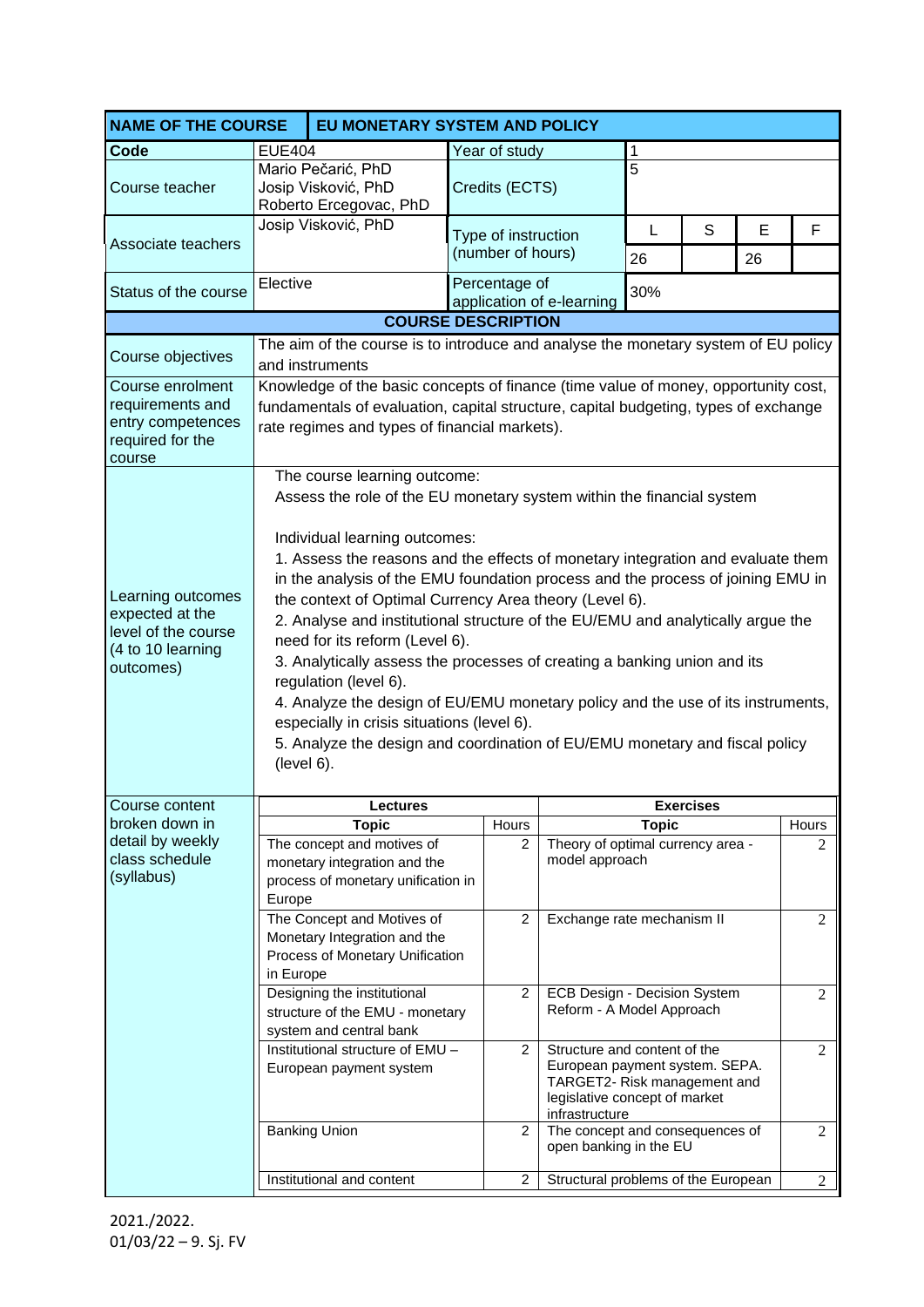|                                                                                                                                                                                                 | framework of banking system<br>regulation in the EU                                                                                                                                                                                                                                                                         |       |                    |  |                |                                                                                                                      | banking system. Regulatory reform. |  |                |  |
|-------------------------------------------------------------------------------------------------------------------------------------------------------------------------------------------------|-----------------------------------------------------------------------------------------------------------------------------------------------------------------------------------------------------------------------------------------------------------------------------------------------------------------------------|-------|--------------------|--|----------------|----------------------------------------------------------------------------------------------------------------------|------------------------------------|--|----------------|--|
|                                                                                                                                                                                                 | <b>EMU Monetary Policy Strategy</b>                                                                                                                                                                                                                                                                                         |       |                    |  | $\overline{c}$ | <b>EMU Monetary Policy Strategy</b><br>Reform                                                                        |                                    |  | $\overline{2}$ |  |
|                                                                                                                                                                                                 | Eurosystem monetary policy<br>operational framework 1                                                                                                                                                                                                                                                                       |       |                    |  | $\overline{c}$ | Designing Monetary Policy<br>Instruments - open market<br>operations                                                 |                                    |  | $\overline{2}$ |  |
|                                                                                                                                                                                                 | Eurosystem monetary policy<br>operational framework 2                                                                                                                                                                                                                                                                       |       |                    |  | 2              | <b>Designing Monetary Policy</b><br>Instruments - standing facilities and<br>minimum reserves                        |                                    |  | $\mathfrak{2}$ |  |
|                                                                                                                                                                                                 | Eurosystem monetary policy<br>operational framework 3                                                                                                                                                                                                                                                                       |       |                    |  | $\overline{c}$ | <b>Designing Monetary Policy</b><br>Instruments in Crisis - Anti-crisis<br>management in the monetary union<br>model |                                    |  | $\overline{2}$ |  |
|                                                                                                                                                                                                 | Harmonization of fiscal and<br>monetary policy - model<br>approach; monetary and fiscal<br>union                                                                                                                                                                                                                            |       |                    |  | $\overline{c}$ | Seminar essays presentations and<br>discussion                                                                       |                                    |  | $\overline{2}$ |  |
|                                                                                                                                                                                                 | Monetary Union exchange rate<br>policy - euro as a world reserve<br>currency - Determinants analysis<br>of the reserve currency                                                                                                                                                                                             |       |                    |  | $\overline{c}$ | Seminar essays presentations and<br>discussion                                                                       |                                    |  | $\overline{2}$ |  |
|                                                                                                                                                                                                 | Eurozone accession process -<br>model approach                                                                                                                                                                                                                                                                              |       |                    |  | $\overline{2}$ | Seminar essays presentations and<br>$\overline{2}$<br>discussion                                                     |                                    |  |                |  |
| Format of<br>instruction                                                                                                                                                                        | X lectures<br>$\Box$ seminars and workshops<br>X exercises<br>$\Box$ on line in entirety<br>X partial e-learning<br>$\Box$ field work                                                                                                                                                                                       |       |                    |  |                | X independent assignments<br>$\Box$ multimedia<br>$\Box$ laboratory<br>$\Box$ work with mentor<br>(other)            |                                    |  |                |  |
| <b>Student</b><br>responsibilities                                                                                                                                                              | Activities to grant signature: participation in 2 self-evaluation tests and a minimum of<br>50% class attendance.                                                                                                                                                                                                           |       |                    |  |                |                                                                                                                      |                                    |  |                |  |
| Screening student<br>work (name the<br>proportion of ECTS<br>credits for each<br>activity so that the<br>total number of<br><b>ECTS</b> credits is<br>equal to the ECTS<br>value of the course) | Class<br>1<br>attendance<br>Experimental<br>work                                                                                                                                                                                                                                                                            |       | Research<br>Report |  |                |                                                                                                                      |                                    |  |                |  |
|                                                                                                                                                                                                 | Essay                                                                                                                                                                                                                                                                                                                       |       | Seminar<br>essay   |  |                | 1,5                                                                                                                  | Self-evaluation<br>0.5<br>tests    |  |                |  |
|                                                                                                                                                                                                 | <b>Tests</b>                                                                                                                                                                                                                                                                                                                | $2^*$ | Oral exam          |  |                |                                                                                                                      | (Other)                            |  |                |  |
|                                                                                                                                                                                                 | Written exam                                                                                                                                                                                                                                                                                                                | $2^*$ | Project            |  |                |                                                                                                                      | (Other)                            |  |                |  |
| Grading and<br>evaluating student<br>work in class and at<br>the final exam                                                                                                                     | * Tests are alternative to written exam.<br>Written test/exam is weighted by 70% and-seminar essay by 30% of final grade<br>The number of points (in %) corresponds to following grades:<br>$0 - 50$<br>insufficient (1)<br>$51 - 65$<br>sufficient (2)<br>66-75<br>good (3)<br>76-85 very good (4)<br>86-100 excellent (5) |       |                    |  |                |                                                                                                                      |                                    |  |                |  |
|                                                                                                                                                                                                 | The exam is deemed to be passed if the student has:<br>- achieved minimum of 50% on test, or alternatively, minimum of 50% on written<br>exam;                                                                                                                                                                              |       |                    |  |                |                                                                                                                      |                                    |  |                |  |